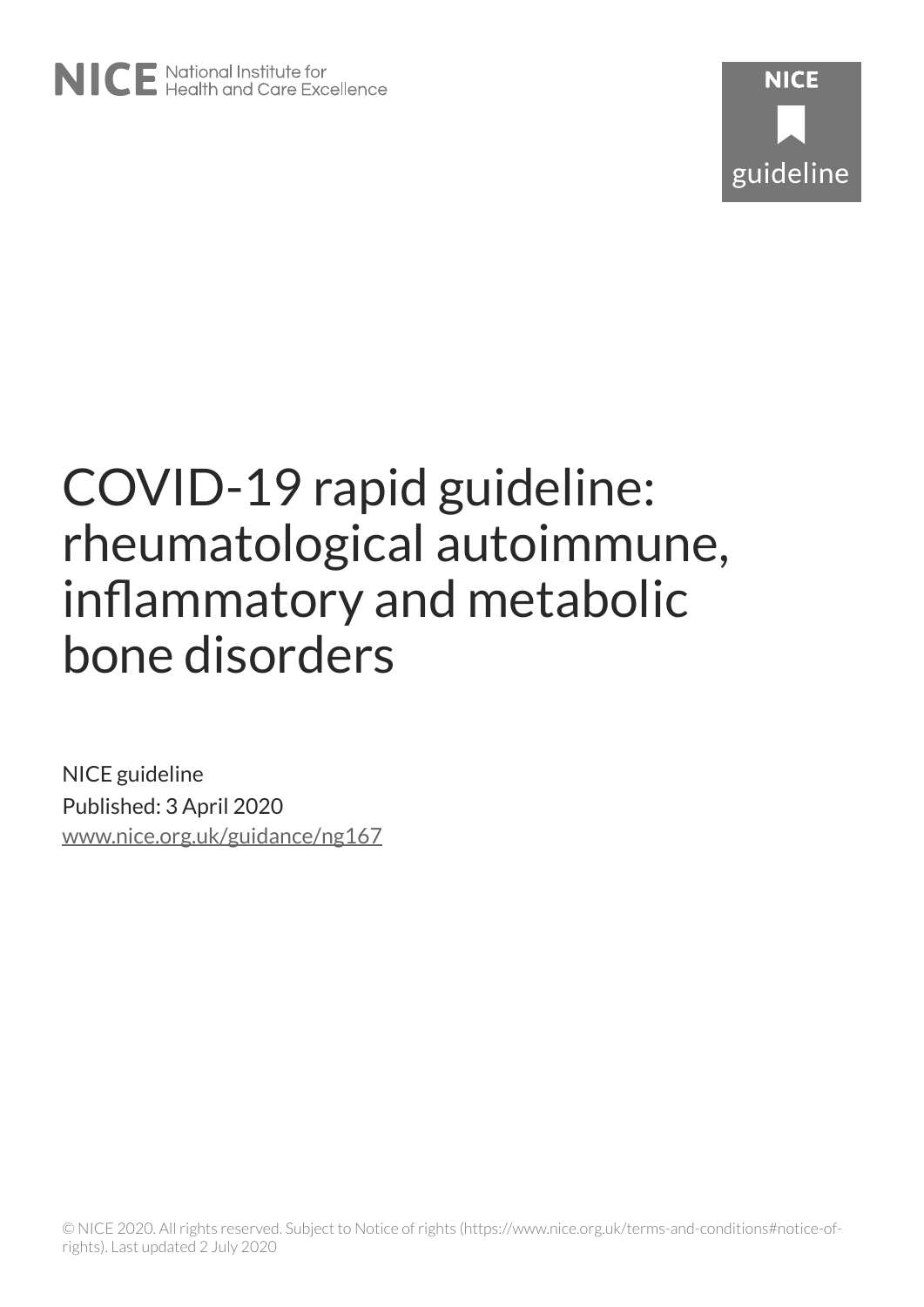## Your responsibility

The recommendations in this guideline represent the view of NICE, arrived at after careful consideration of the evidence available. When exercising their judgement, professionals and practitioners are expected to take this guideline fully into account, alongside the individual needs, preferences and values of their patients or the people using their service. It is not mandatory to apply the recommendations, and the guideline does not override the responsibility to make decisions appropriate to the circumstances of the individual, in consultation with them and their families and carers or guardian.

Local commissioners and providers of healthcare have a responsibility to enable the guideline to be applied when individual professionals and people using services wish to use it. They should do so in the context of local and national priorities for funding and developing services, and in light of their duties to have due regard to the need to eliminate unlawful discrimination, to advance equality of opportunity and to reduce health inequalities. Nothing in this guideline should be interpreted in a way that would be inconsistent with complying with those duties.

Commissioners and providers have a responsibility to promote an environmentally sustainable health and care system and should [assess and reduce the environmental impact of implementing](https://www.nice.org.uk/about/who-we-are/sustainability)  [NICE recommendations](https://www.nice.org.uk/about/who-we-are/sustainability) wherever possible.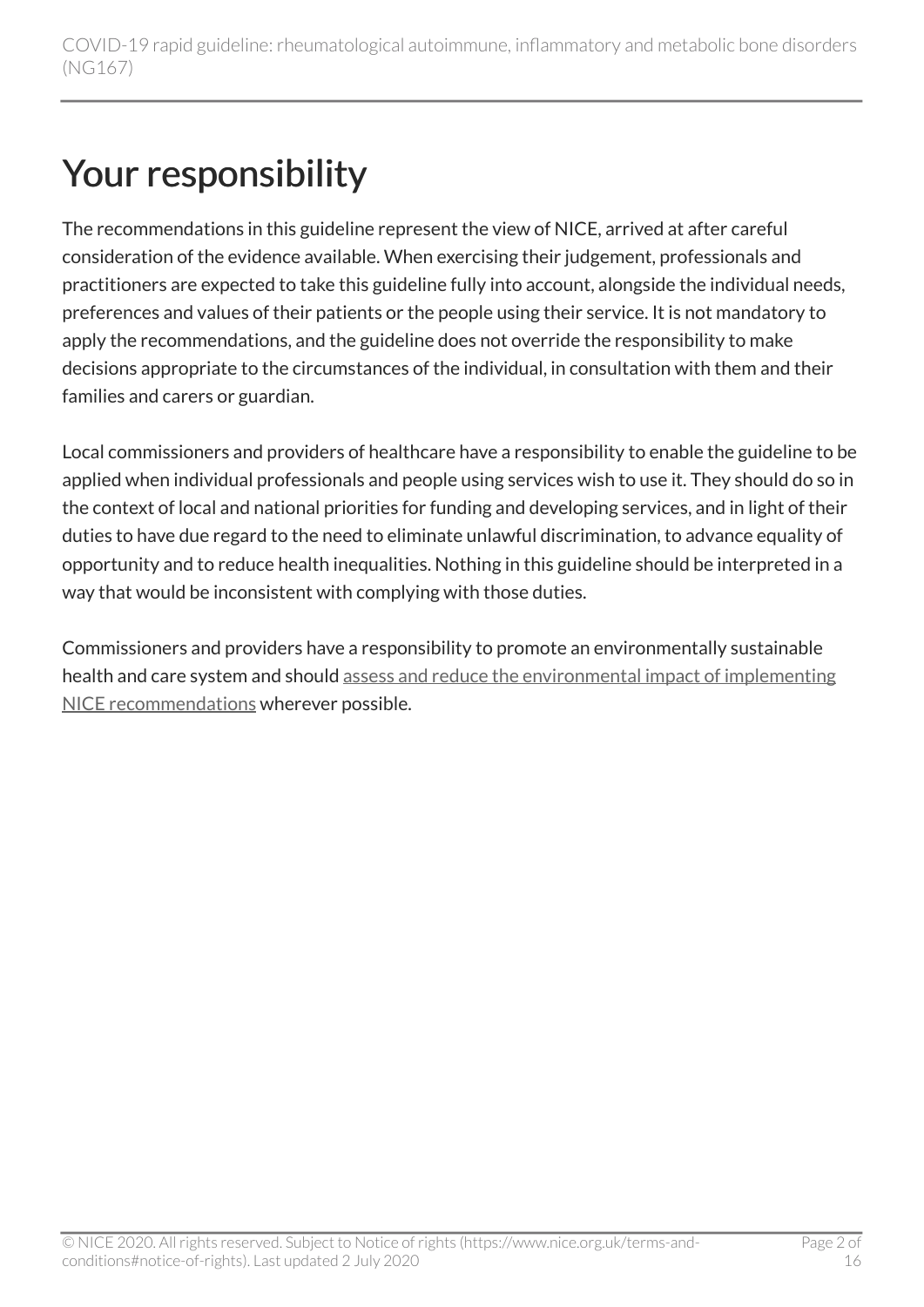## **Contents**

| $\overline{4}$ |
|----------------|
| 6              |
| $\overline{7}$ |
| 8              |
| 10             |
| 10             |
| 11             |
| 11             |
| 11             |
| 11             |
| 11             |
| 12             |
| 13             |
| 13             |
| 14             |
| 14             |
| 14             |
| 15             |
| 16             |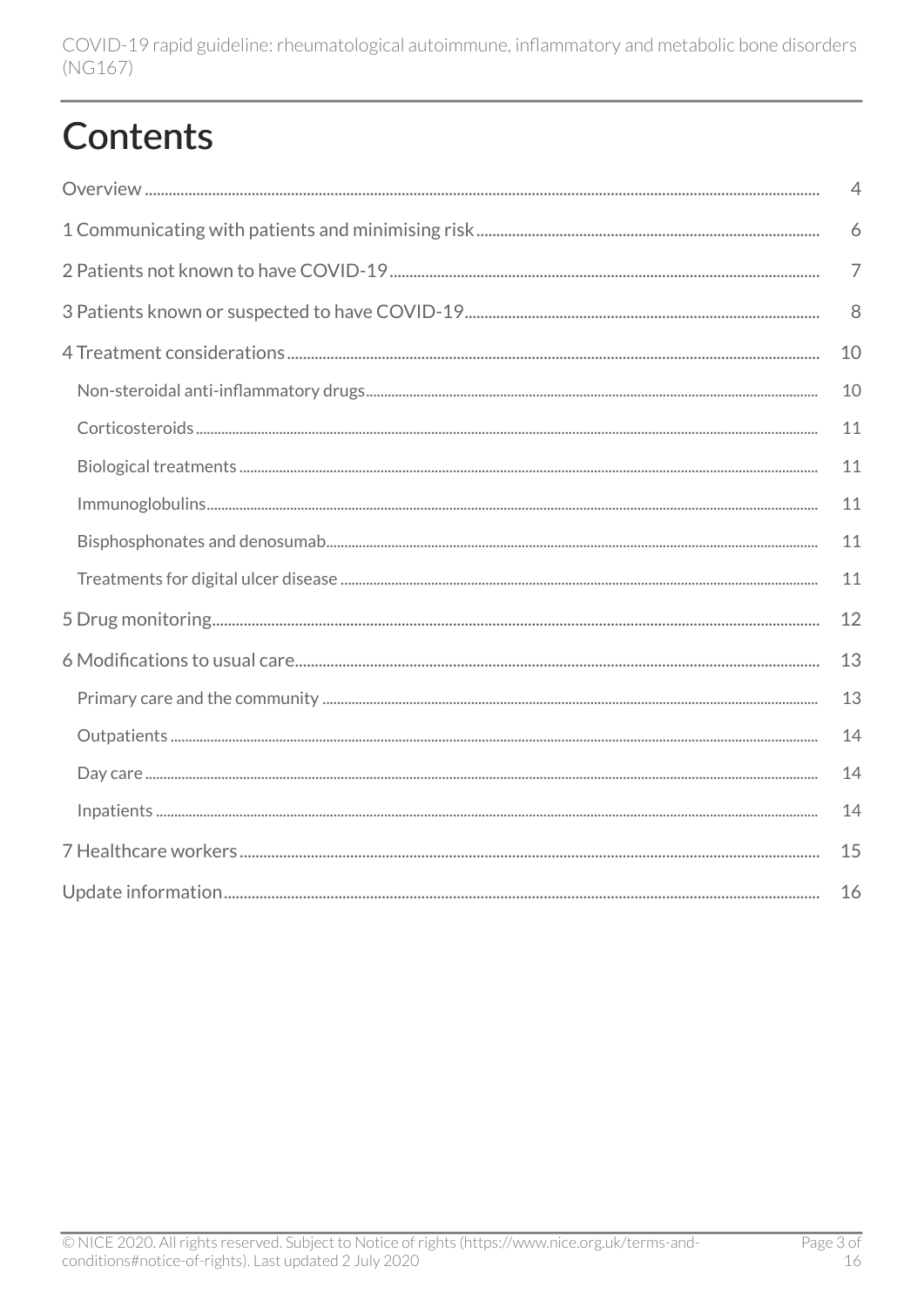### <span id="page-3-0"></span>**Overview**

The purpose of this guideline is to maximise the safety of children and adults with rheumatological autoimmune, inflammatory and metabolic bone disorders during the COVID-19 pandemic, while protecting staff from infection. It also enables services to make the best use of NHS resources.

On 2 July 2020, we highlighted the possible risk of adrenal crisis for patients on long-term corticosteroids.

This guideline focuses on what you need to stop or start doing during the pandemic. Follow the usual professional guidelines, standards and laws (including those on equalities, safeguarding, communication and mental capacity), as described in [making decisions using NICE guidelines](https://www.nice.org.uk/about/what-we-do/our-programmes/nice-guidance/nice-guidelines/making-decisions-using-nice-guidelines).

This guideline is for:

- health and care practitioners
- health and care staff involved in planning and delivering services
- commissioners.

The recommendations bring together:

- existing national and international guidance and policies
- advice from specialists working in the NHS from across the UK. These include people with expertise and experience of treating patients for the specific health conditions covered by the guidance during the current COVID-19 pandemic.

NICE has also produced [COVID-19 rapid guidelines on children and young people who are](https://www.nice.org.uk/guidance/ng174) [immunocompromised](https://www.nice.org.uk/guidance/ng174) and [arranging planned care in hospitals and diagnostic services](https://www.nice.org.uk/guidance/ng179), which should be read alongside this guideline.

We developed this guideline using the interim process and methods for developing rapid guidelines [on COVID-19](https://www.nice.org.uk/process/pmg35) in response to the rapidly evolving situation. We will review and update the recommendations as the knowledge base develops using the interim process and methods for [guidelines developed in response to health and social care emergencies.](https://www.nice.org.uk/process/pmg20/resources/appendix-l-interim-process-and-methods-for-guidelines-developed-in-response-to-health-and-social-care-emergencies-8779776589/chapter/1-introduction-and-overview)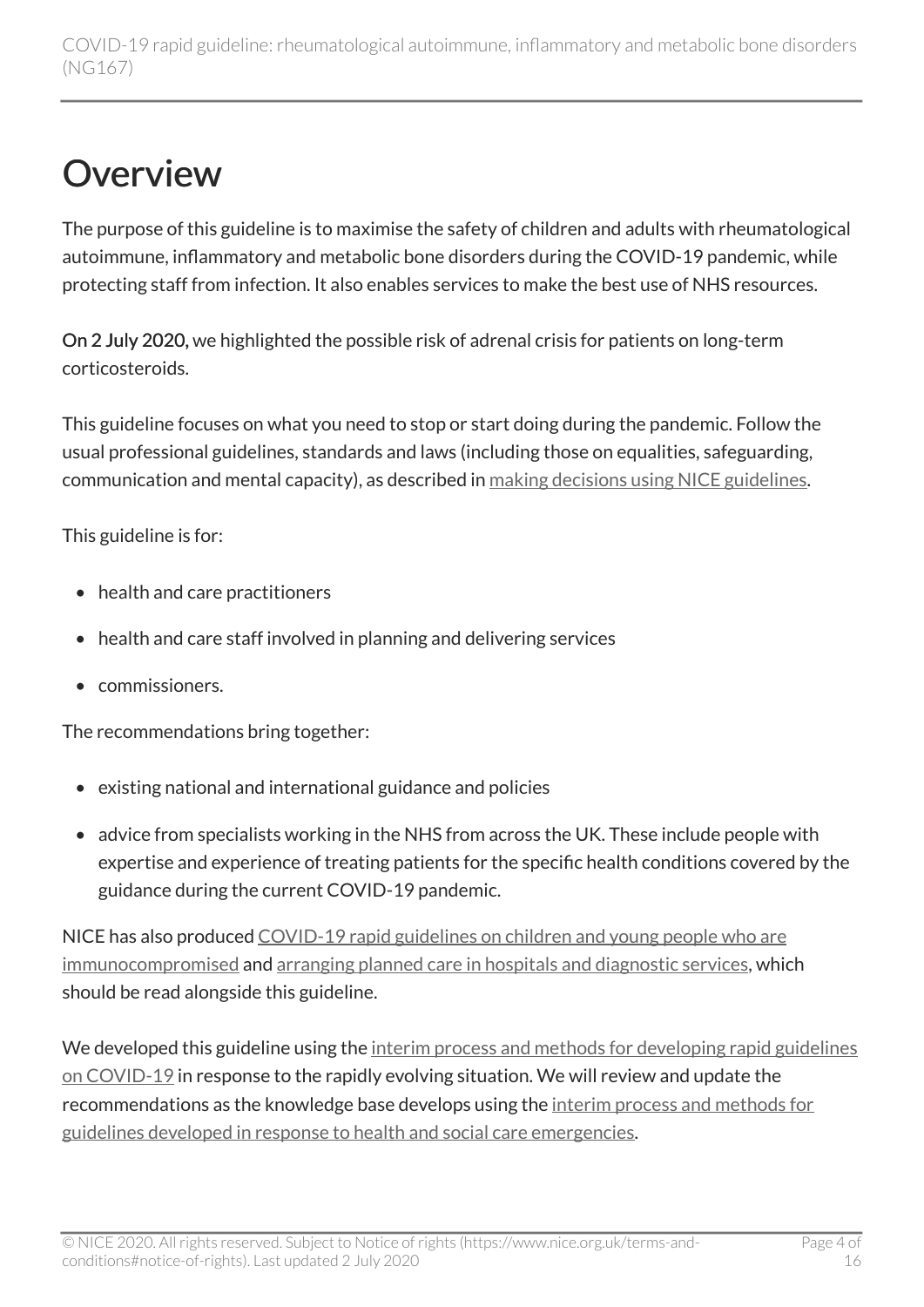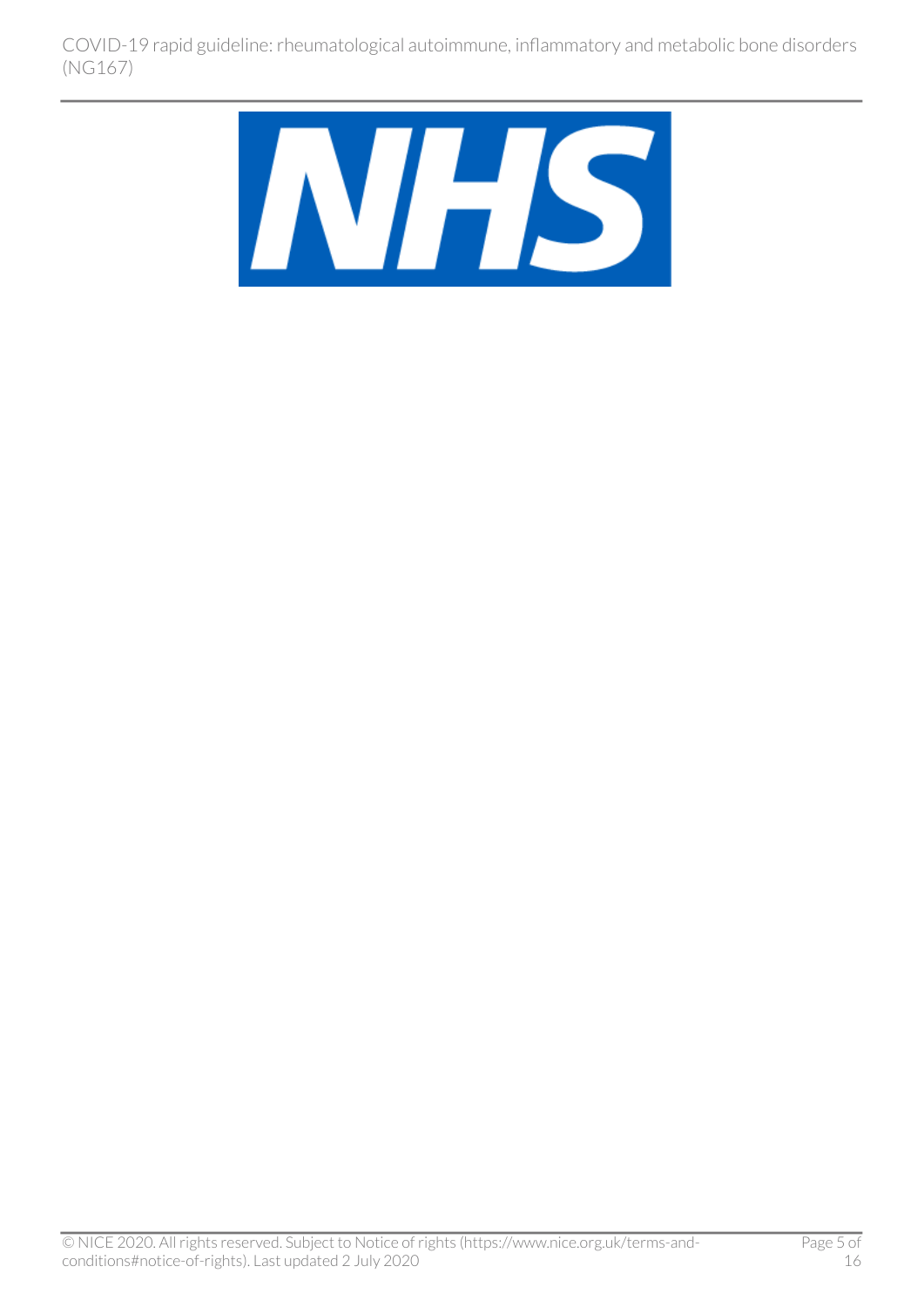### <span id="page-5-0"></span>1 Communicating with patients and minimising risk

- 1.1 Communicate with patients and support their mental wellbeing, signposting to charities and support groups (such as [ARMA](http://arma.uk.net/), which has a list of relevant organisations, and NHS Volunteer Responders) where available, to help alleviate any anxiety and fear they may have about COVID-19.
- 1.2 Minimise face-to-face contact by:
	- cutting non-essential face-to-face consultations
	- offering telephone or video consultations
	- contacting patients via text message or email
	- making use of departmental pages on local NHS trust websites
	- using rheumatology department advice services, including out-of-hours services, and thinking about a shared approach with other NHS trusts
	- using alternative ways to deliver medicines, such as postal services, NHS volunteers or drive through pick-up points
	- expanding community-based blood monitoring services, where possible.
- 1.3 Advise patients to contact:
	- [NHS 111 by phone or via the website](https://111.nhs.uk/covid-19) for advice on COVID-19
	- their rheumatology team about any rheumatological medicines issues or if their condition worsens (or NHS 111 or primary care services, if this is not possible).
- 1.4 Tell patients who still need to attend services to follow relevant parts of government advice on social distancing (this differs across the [UK](https://www.gov.uk/government/publications/guidance-on-shielding-and-protecting-extremely-vulnerable-persons-from-covid-19)) or  $\underline{UK}$ [government guidance on shielding and protecting people defined on medical](https://www.gov.uk/government/publications/guidance-on-shielding-and-protecting-extremely-vulnerable-persons-from-covid-19)  [grounds as extremely vulnerable from COVID-19](https://www.gov.uk/government/publications/guidance-on-shielding-and-protecting-extremely-vulnerable-persons-from-covid-19). [amended 21 May 2020]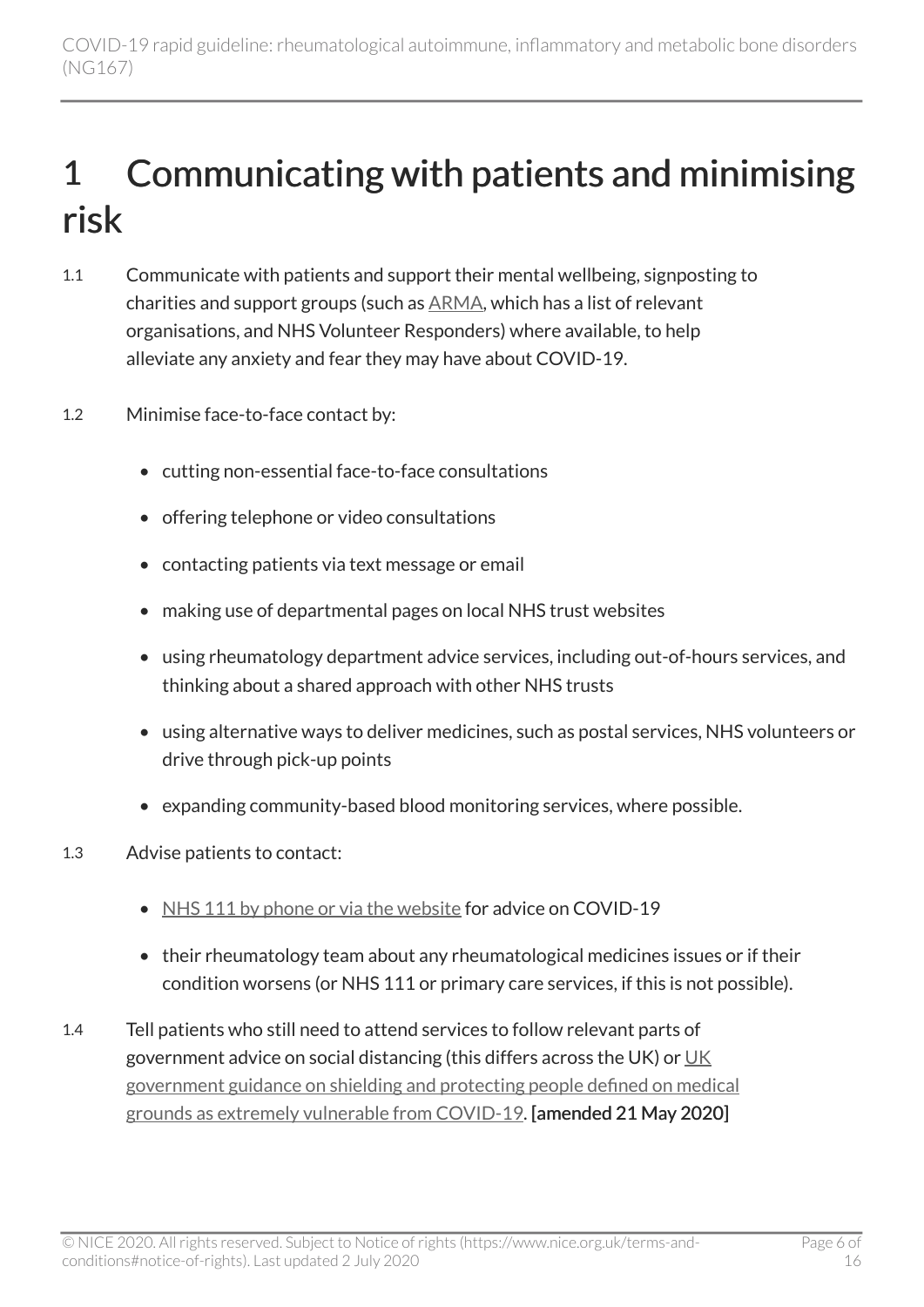### <span id="page-6-0"></span>2 Patients not known to have COVID-19

- 2.1 If patients have to attend the rheumatology department, ask them to come without a family member or carer if they can, to reduce the risk of contracting or spreading the infection. Encourage them to use their own transport, and to travel alone to the department whenever possible. Ask that children are accompanied by only 1 parent or carer.
- 2.2 Minimise a patient's possible exposure to infection while at the hospital by:
	- encouraging them not to arrive early
	- texting them when staff are ready to see them, so that they can wait outside the building, for example, in their car
	- providing a 'clean route' through the hospital to the department
	- reducing, and ideally eliminating, the time patients spend in waiting areas through careful scheduling
	- delivering treatment promptly
	- ensuring prescriptions are dispensed rapidly.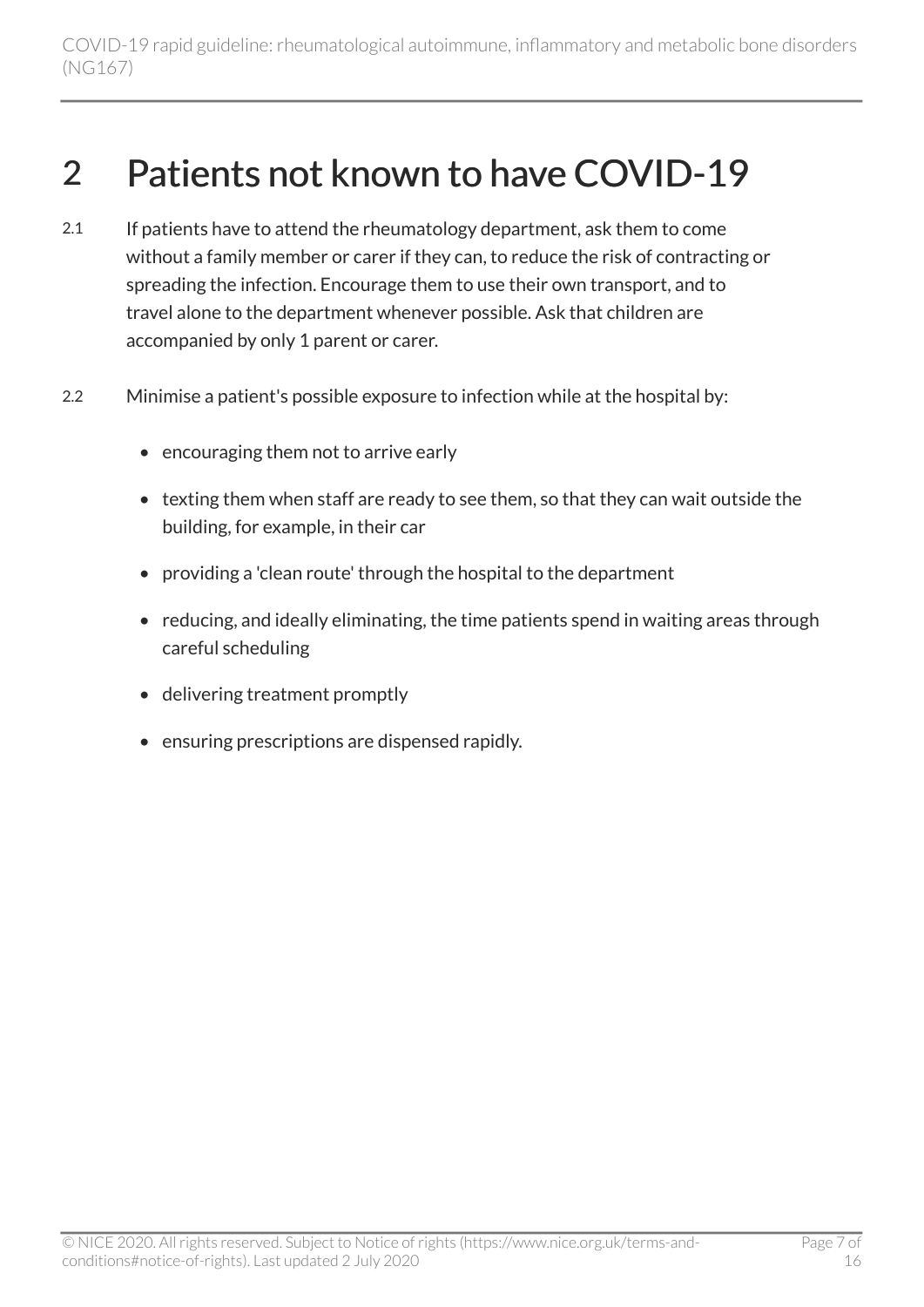### <span id="page-7-0"></span>3 Patients known or suspected to have COVID-19

- 3.1 When patients with known or suspected COVID-19 have been identified, follow appropriate [UK government guidance on infection prevention and control.](https://www.gov.uk/government/publications/wuhan-novel-coronavirus-infection-prevention-and-control) This includes recommendations on patient transfers, and options for outpatient settings.
- 3.2 For all patients with known or suspected COVID-19:
	- continue hydroxychloroquine and sulfasalazine
	- do not suddenly stop prednisolone
	- only give corticosteroid injections if the patient has significant disease activity and there are no alternatives, and refer to [British Society for Rheumatology's clinical guide](https://www.rheumatology.org.uk/Portals/0/Documents/COVID-19/MSK_rheumatology_corticosteroid_guidance.pdf) [on the management of patients with musculoskeletal and rheumatic conditions on](https://www.rheumatology.org.uk/Portals/0/Documents/COVID-19/MSK_rheumatology_corticosteroid_guidance.pdf) [corticosteroids](https://www.rheumatology.org.uk/Portals/0/Documents/COVID-19/MSK_rheumatology_corticosteroid_guidance.pdf)
	- be aware that some patients on long-term corticosteroids may be at risk of an adrenal crisis and may need a higher dose of corticosteroids if diagnosed with COVID-19 (see the [Society of Endocrinology's advice on managing adrenal crisis during COVID-19\)](https://www.endocrinology.org/clinical-practice/clinical-guidance/adrenal-crisis/covid-19-adrenal-crisis-information/).

For adults, temporarily stop other disease-modifying antirheumatic drugs, JAK inhibitors and biological therapies, and tell them to contact their rheumatology department for advice on when to restart treatment.

For children and young people, consider temporarily stopping other disease-modifying antirheumatic drugs, JAK inhibitors and biological therapies, taking account of advice in [recommendation 3.6 of NICE's COVID-19 rapid guideline: children and young](https://www.nice.org.uk/guidance/ng174/chapter/3-Managing-the-underlying-condition-patients-known-or-suspected-to-have-COVID-19) [people who are immunocompromised](https://www.nice.org.uk/guidance/ng174/chapter/3-Managing-the-underlying-condition-patients-known-or-suspected-to-have-COVID-19).

The half-life of some drugs means that immunosuppression will continue for some time after stopping treatment. See the **[BNF](https://bnf.nice.org.uk/)** and the summaries of product characteristics (SPCs) for specific information about individual drugs. [amended 2 July 2020]

3.3 If COVID-19 is later diagnosed in a patient not isolated from admission or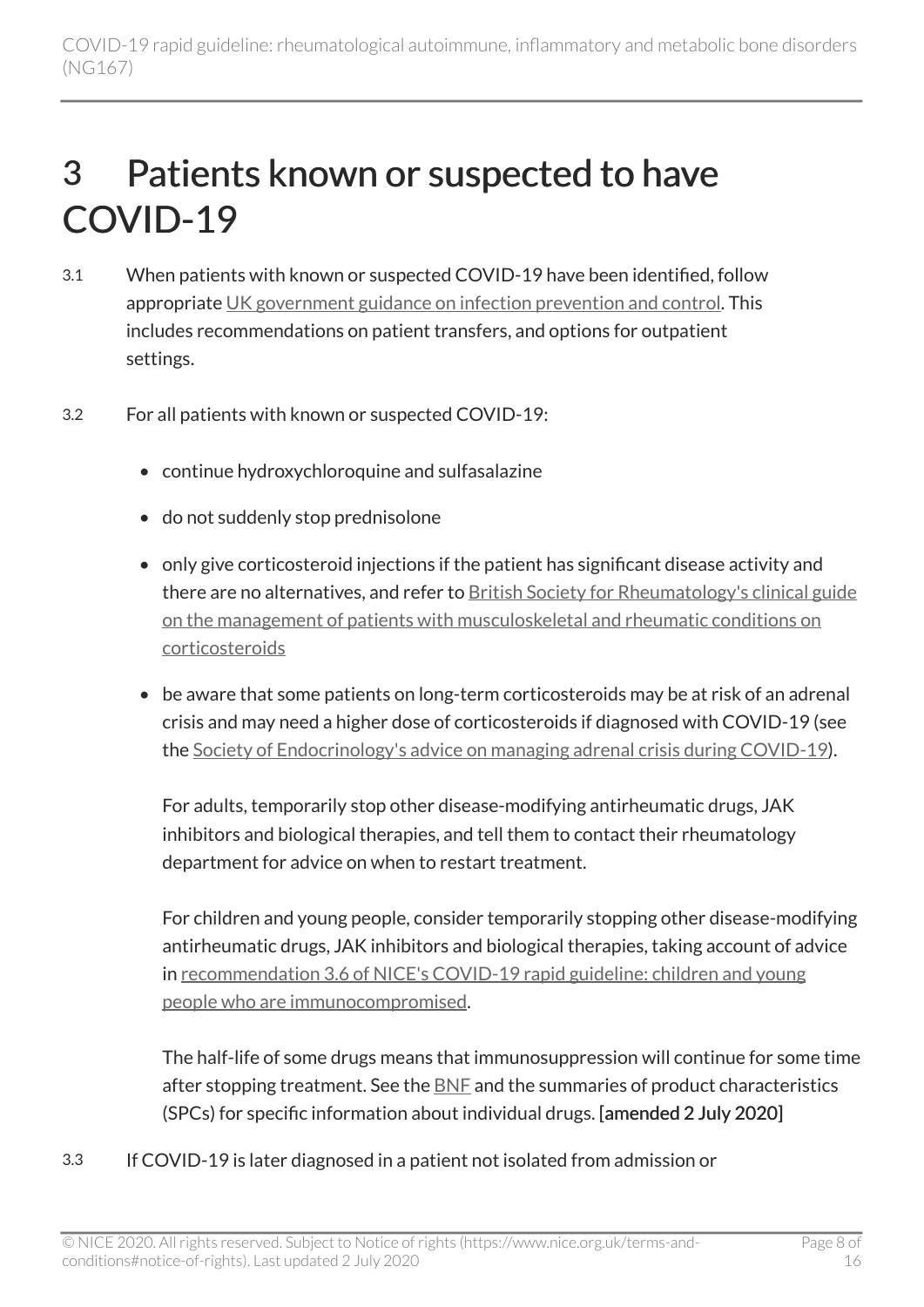presentation, follow [UK government guidance for health professionals](https://www.gov.uk/government/collections/wuhan-novel-coronavirus).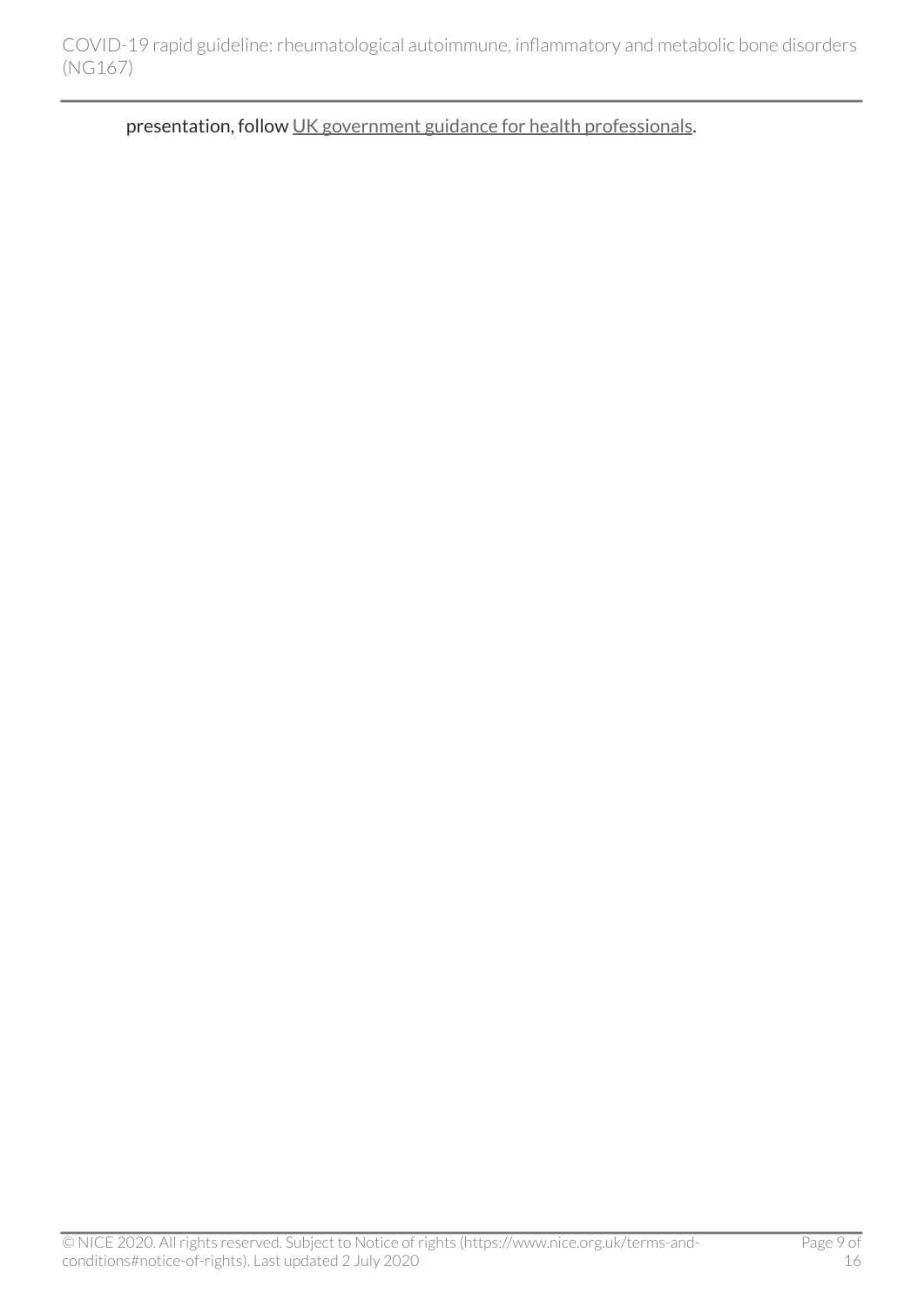#### <span id="page-9-0"></span>4 Treatment considerations

- 4.1 Be aware that patients having immunosuppressant treatments may have atypical presentations of COVID-19. For example, patients taking prednisolone may not develop a fever, and those taking interleukin-6 inhibitors may not develop a rise in C-reactive protein.
- 4.2 If a patient not previously known or suspected to have COVID-19 shows symptoms at presentation, follow UK government guidance on investigation [and initial clinical management of possible cases.](https://www.gov.uk/government/publications/wuhan-novel-coronavirus-initial-investigation-of-possible-cases/investigation-and-initial-clinical-management-of-possible-cases-of-wuhan-novel-coronavirus-wn-cov-infection) This includes information on testing and isolating patients.
- 4.3 Discuss with each patient the benefits of treatment compared with the risks of becoming infected. Think about whether any changes to their medicines are needed during the current pandemic, including:
	- dosage
	- route of administration
	- mode of delivery.

Encourage and support shared care, by helping patients to carry out elements of their own care.

- 4.4 When deciding about treatments, use tables 1 and 2 in [NHS England's clinical](https://www.nice.org.uk/covid-19/specialty-guides#medicine) [guide on the management of rheumatology patients](https://www.nice.org.uk/covid-19/specialty-guides#medicine). This includes a list of patients who are at risk of infection because of the medicines they are taking and information about risk grading.
- 4.5 Think about how treatment changes will be delivered and what resources are available. Be aware that some homecare drug delivery services are not accepting new referrals, in which case the department would need to organise this.

#### <span id="page-9-1"></span>Non-steroidal anti-inflammatory drugs

4.6 Advise patients taking a non-steroidal anti-inflammatory drug for a long-term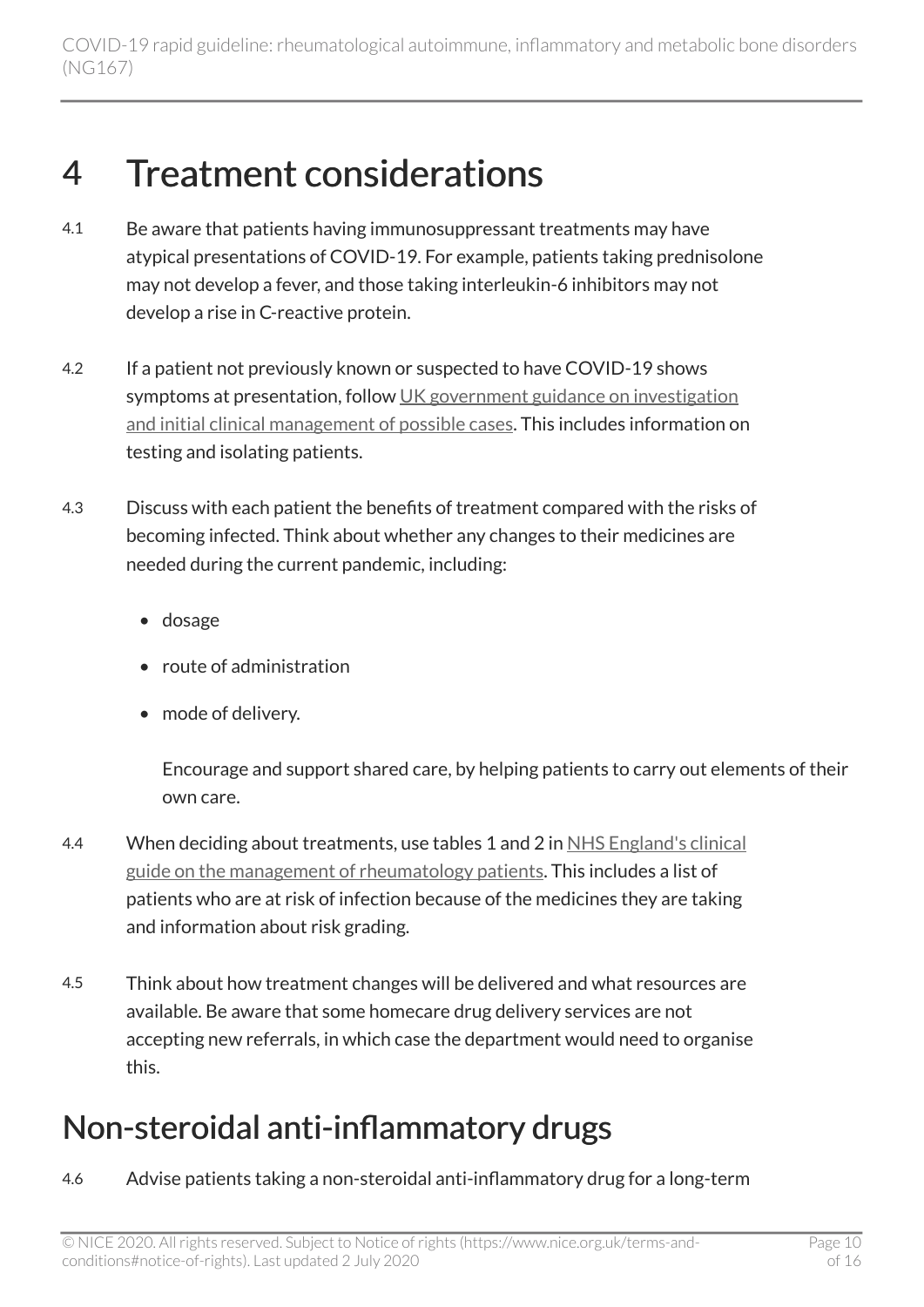condition such as rheumatoid arthritis that it does not need to be stopped.

#### <span id="page-10-0"></span>**Corticosteroids**

- 4.7 Advise patients taking prednisolone that it should not be stopped suddenly.
- 4.8 Only use methylprednisolone for treating major organ flares. Think about using oral corticosteroids and refer to [British Society for Rheumatology's clinical](https://www.rheumatology.org.uk/Portals/0/Documents/COVID-19/MSK_rheumatology_corticosteroid_guidance.pdf)  [guide on the management of patients with musculoskeletal and rheumatic](https://www.rheumatology.org.uk/Portals/0/Documents/COVID-19/MSK_rheumatology_corticosteroid_guidance.pdf) [conditions on corticosteroids](https://www.rheumatology.org.uk/Portals/0/Documents/COVID-19/MSK_rheumatology_corticosteroid_guidance.pdf).

### <span id="page-10-1"></span>Biological treatments

- 4.9 Assess whether patients having intravenous treatment can be switched to the same treatment in subcutaneous form. If this is not possible, discuss with the patient an alternative subcutaneous treatment. [amended 24 April 2020]
- 4.10 Assess whether maintenance treatment with rituximab can be reduced to 1 pulse or the duration between treatments increased.

#### <span id="page-10-2"></span>Immunoglobulins

4.11 Assess whether the frequency of intravenous immunoglobulins can be reduced in patients attending day-care services.

#### <span id="page-10-3"></span>Bisphosphonates and denosumab

- 4.12 Do not postpone treatment with denosumab.
- 4.13 Treatment with zoledronate can be postponed for up to 6 months.

#### <span id="page-10-4"></span>Treatments for digital ulcer disease

4.14 Ensure that patients having intravenous prostaglandins (for example, iloprost, epoprostenol) have had the maximum dose of sildenafil. Assess whether they can be switched to bosentan.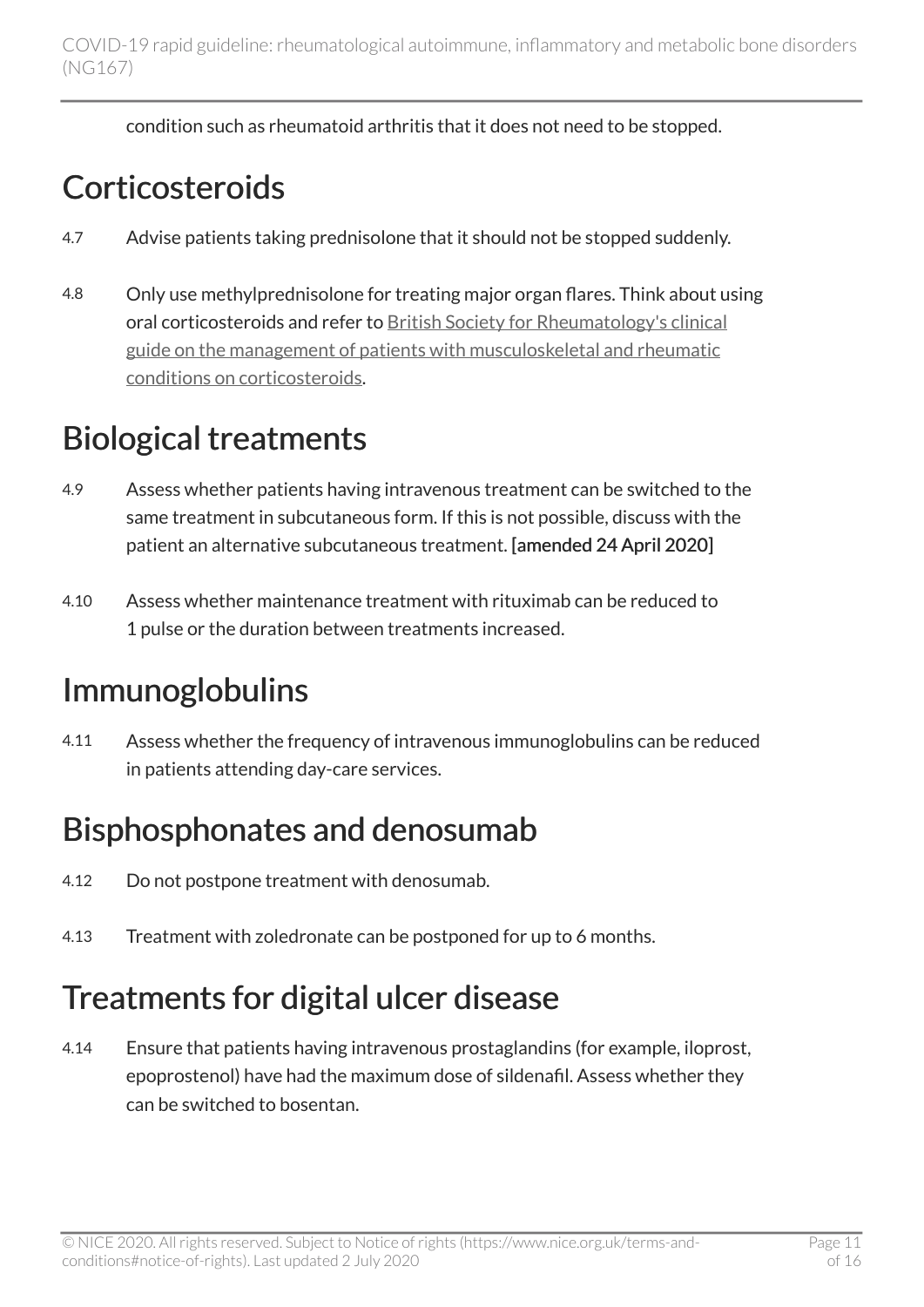### <span id="page-11-0"></span>5 Drug monitoring

- 5.1 Assess with each patient whether it is safe to increase the time interval between blood tests for drug monitoring, particularly if 3-monthly blood tests have been stable for more than 2 years.
- 5.2 Patients starting a new disease-modifying antirheumatic drug should follow recommended blood monitoring guidelines. When this is not possible, they should contact the relevant specialist for advice.
- 5.3 Think about pooling drug monitoring resources between local organisations.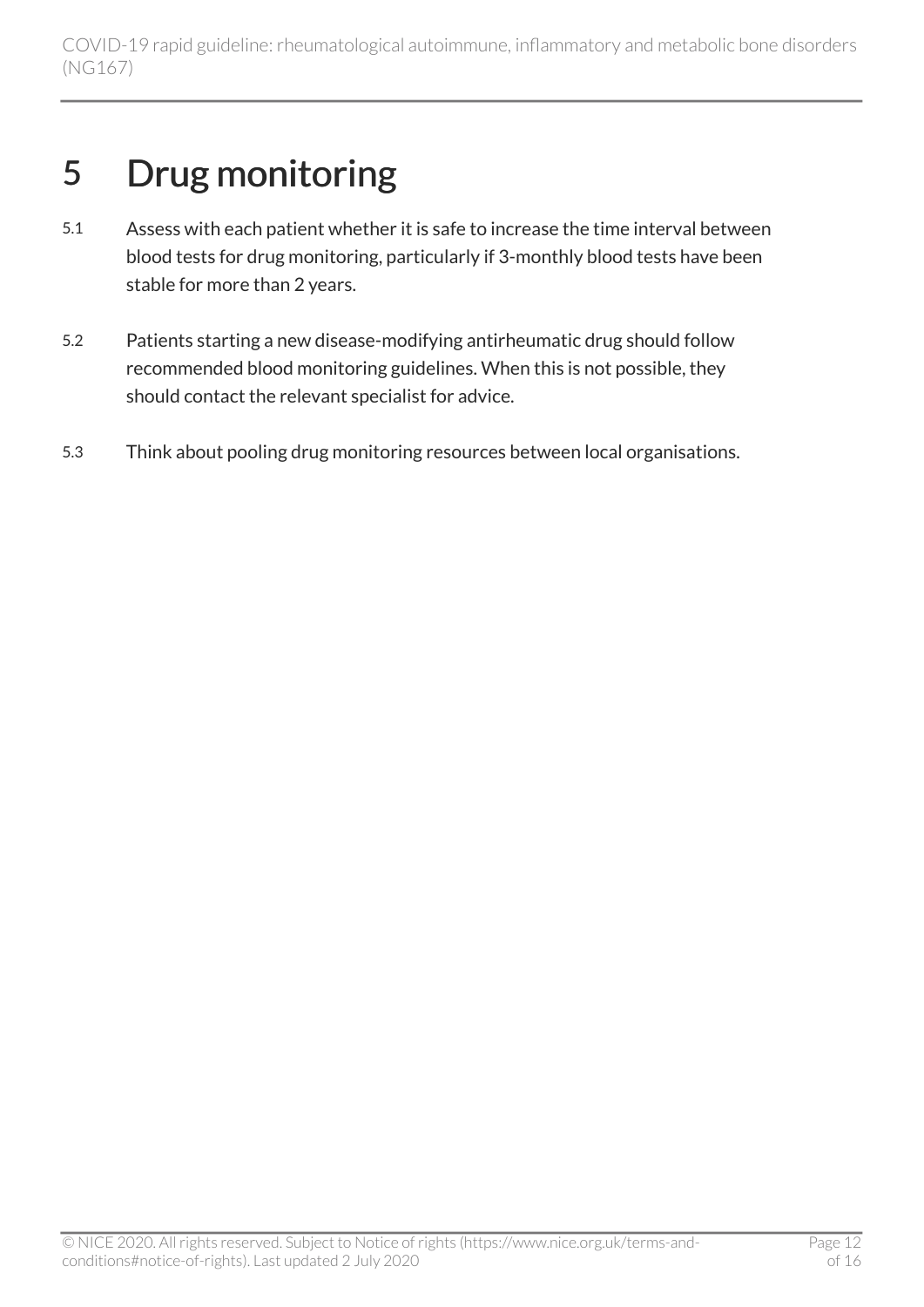#### <span id="page-12-0"></span>6 Modifications to usual care

- 6.1 Make policy decisions about modifications to usual care at an organisational level. Refer to tables 3 and 4 in [NHS England's clinical guide on the management](https://www.nice.org.uk/covid-19/specialty-guides#medicine) [of rheumatology patients](https://www.nice.org.uk/covid-19/specialty-guides#medicine), which includes information on:
	- what should be stopped or continued as things escalate
	- a risk stratification guide for identifying patients with rheumatological disorders for shielding.
- 6.2 Only continue core services, including:
	- rheumatology department advice lines (for general rheumatology, connective tissues disease and metabolic bone)
	- essential parenteral day-case treatment
	- blood tests for drug monitoring
	- on-call services for urgent patient review (both new and follow up)
	- delivery and support for patients on new injectable treatments.
- 6.3 Maintain a robust on-call service for cross-consultant referrals that is available all the time, teaming up with other NHS trusts if necessary.
- 6.4 In tertiary centres, maintain specialised rheumatology networks and virtual multidisciplinary team meetings to discuss the management of complex disorders and to ratify high-cost drug use.

#### <span id="page-12-1"></span>Primary care and the community

- 6.5 Use rheumatology department advice lines, run by staff with appropriate knowledge, to provide professional advice to primary care and community colleagues about all patients. If available, use an electronic advice and guidance service for GPs.
- 6.6 Prioritise urgent and emergency musculoskeletal referrals to secondary care in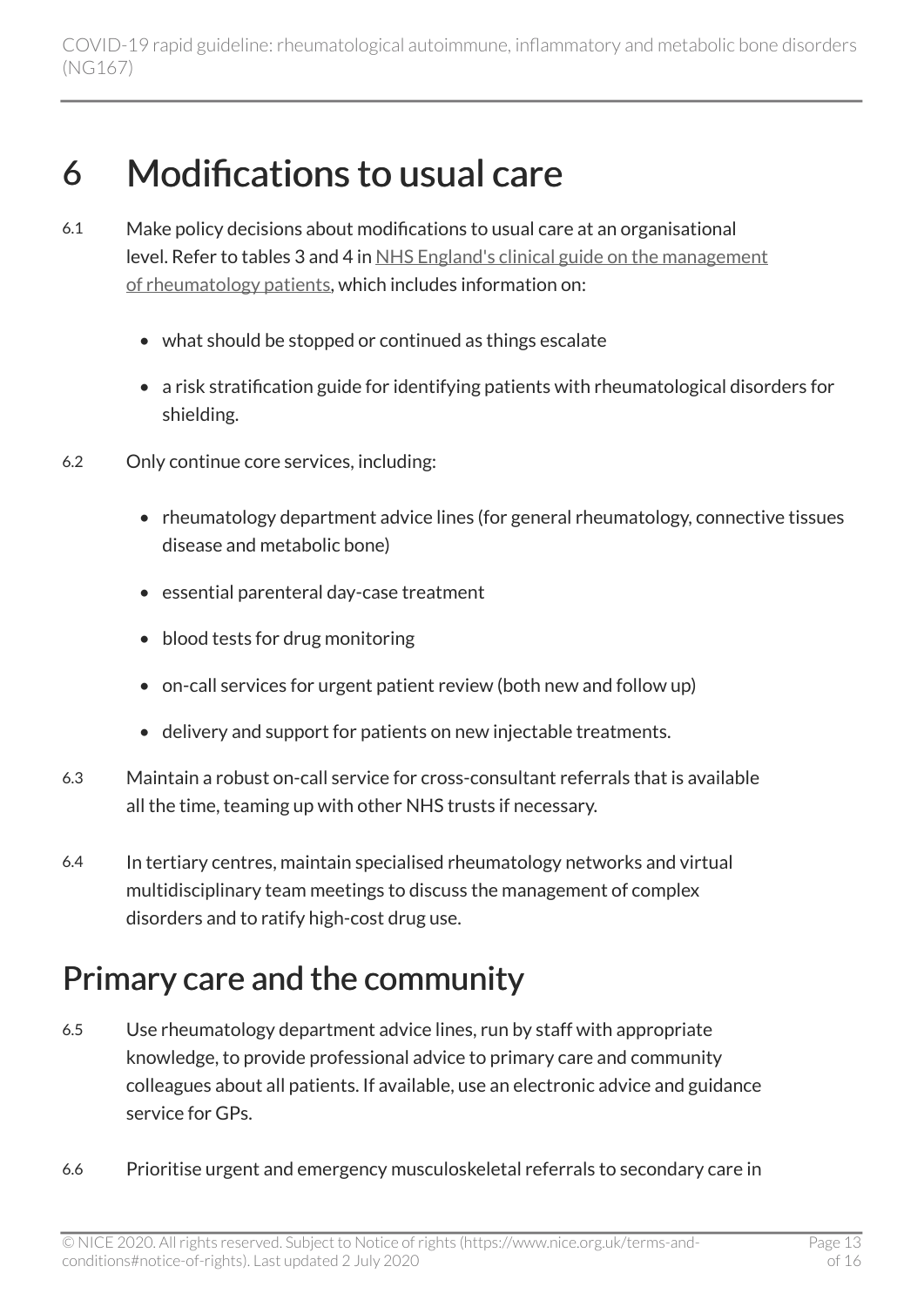line with [NHS England's clinical guide on the management of rheumatology](https://www.nice.org.uk/covid-19/specialty-guides#medicine) [patients](https://www.nice.org.uk/covid-19/specialty-guides#medicine).

6.7 In musculoskeletal services, prioritise rehabilitation for patients who have had recent elective surgery or a fracture, and for those with acute or complex needs (including carers). Focus on enabling self-management in line with [NHS](https://www.england.nhs.uk/coronavirus/publication/covid-19-prioritisation-within-community-health-services-with-annex_19-march-2020/)  [England's guide on COVID-19 prioritisation within community health services.](https://www.england.nhs.uk/coronavirus/publication/covid-19-prioritisation-within-community-health-services-with-annex_19-march-2020/)

#### <span id="page-13-0"></span>**Outpatients**

- 6.8 For urgent new referrals from primary care for suspected inflammatory arthritis, suspected autoimmune connective tissue diseases and vasculitis (including giant cell arteritis), offer a phone or virtual consultation followed by a face-to-face appointment after asking about COVID-19 symptoms.
- 6.9 For urgent follow ups (such as for ongoing and new flares, and for treatment adjustment after monitoring), think about using phone or virtual consultations followed by a face-to-face appointment, if needed, after asking about COVID-19 symptoms.

#### <span id="page-13-1"></span>Day care

6.10 Prioritise day-case attendance based on the urgency of a patient's condition (for example, for new or ongoing flares, relapses, intravenous induction treatment).

### <span id="page-13-2"></span>Inpatients

- 6.11 Maintain rheumatology ward cover, and an out-of-hours on-call service if possible, to:
	- provide advice on immunosuppressive drugs
	- carry out assessments of rheumatological and COVID-19 disease status
	- enable early discharge.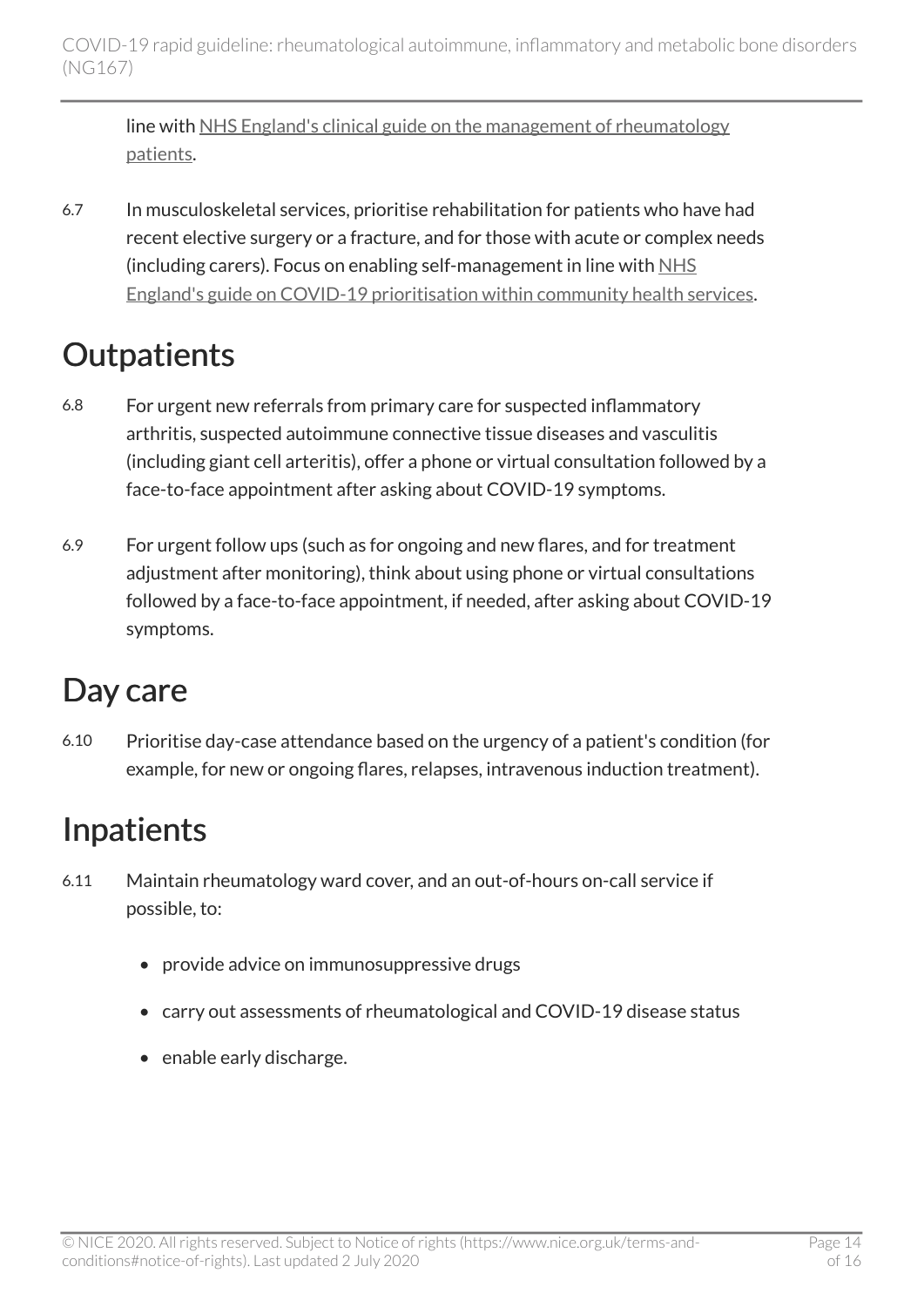### <span id="page-14-0"></span>7 Healthcare workers

- 7.1 All healthcare workers involved in receiving, assessing and caring for patients who have known or suspected COVID-19 should follow [UK government](https://www.gov.uk/government/publications/wuhan-novel-coronavirus-infection-prevention-and-control) [guidance for infection prevention and control](https://www.gov.uk/government/publications/wuhan-novel-coronavirus-infection-prevention-and-control). This contains information on using personal protective equipment (PPE), including visual and quick guides for putting on and taking off PPE.
- 7.2 If a healthcare professional needs to self-isolate, ensure that they can continue to help by:
	- enabling telephone or video consultations, and attendance at virtual multidisciplinary teammeetings
	- identifying patients who are suitable for remote monitoring and follow up, and those who are vulnerable and need support
	- carrying out tasks that can be done remotely, such as entering data.
- 7.3 Support staff to keep in touch as much as possible, to support their mental wellbeing.
- 7.4 Provide all staff with visible leadership and supportive messaging, to maintain morale.
- 7.5 Take account of the information on [the NHS Employers website](https://www.nhsemployers.org/engagement-and-networks/nhs-staff-council/joint-statements-and-papers) about good partnership working and issues to consider when developing local plans to combat COVID-19.